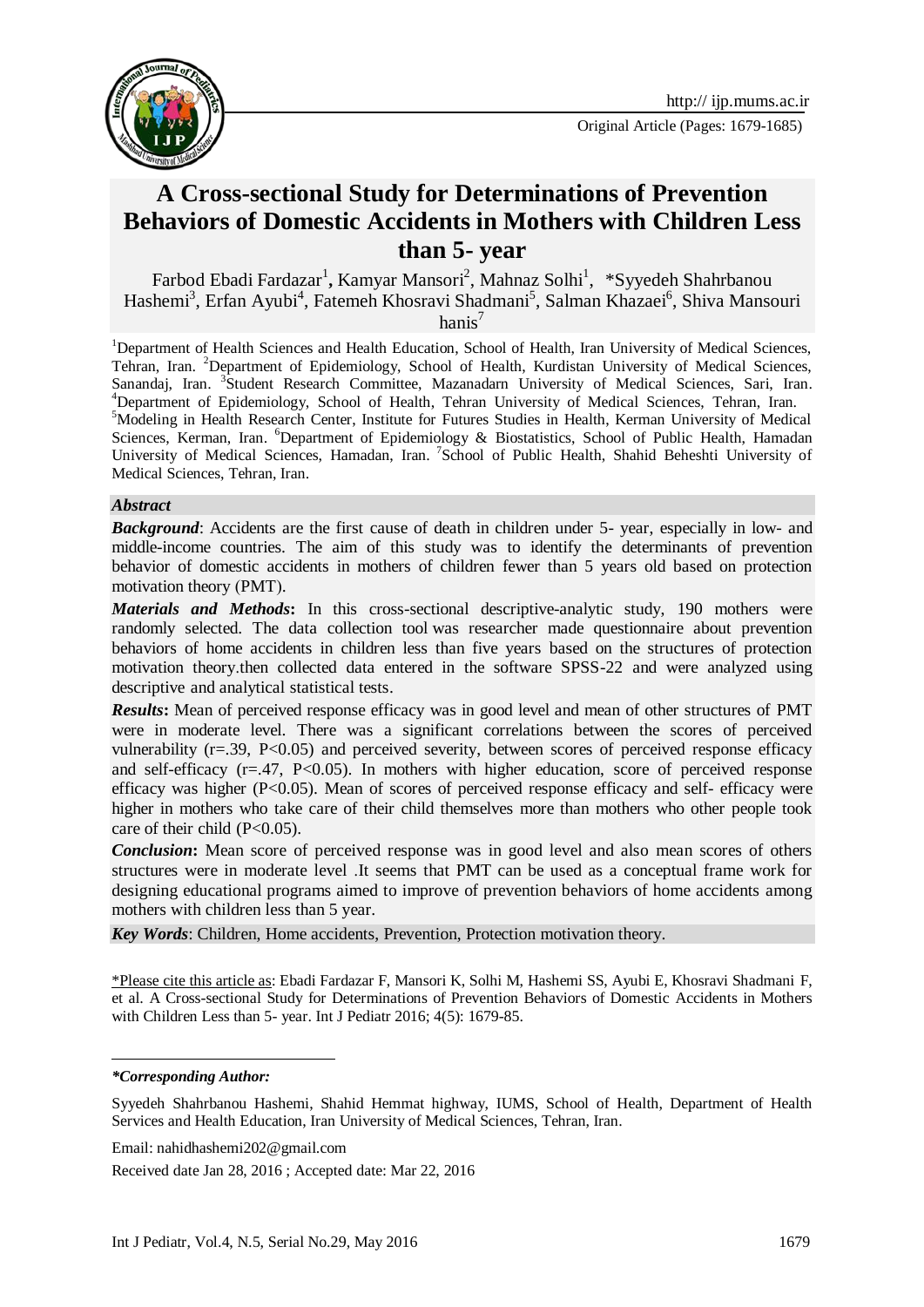#### **1- INTRODUCTION**

Childhood injury is a major public health problem that requires urgent attention. Injury and violence is a major killer of children throughout the world, responsible for about 950 000 deaths in children and young people under the age of 18 years each year. Unintentional injuries account for almost 90% of these cases. In addition to the deaths; tens of millions of children require hospital care for non-fatal injuries. The burden of injury on children falls unequally. It is heaviest among the poor with the burden greatest on children in the poorer countries with lower incomes. Overall, more than 95% of all injury deaths in children occur in lowincome and middle-income countries. The majority of these deaths occurred at home [\(1-3\)](#page-5-0). In Iran, 64 percent of accidents that happen in children due to domestic accidents [\(4\)](#page-6-0). Injuries are not inevitable; they can be prevented or controlled. In the Organization for Economic Cooperation and Development (OECD) countries, for example, the number of injury deaths among children under the age of 15 years fell by half between 1970 and 1995 [\(5\)](#page-6-1). Until recently, little attention had been paid to the issue of injuries in low-income and middle-income countries. The lack of awareness of the problem compounded by the particular circumstances that these countries face, has meant that proven measures have not been implemented to the same extent as they have in high income countries.

Different theories of health education can be used to design an effective training plan for promoting safety and preventing from accidents injuries in children. Among these models, protection motivation theory is one of the models which for investigate the factors influencing on the motivation and ultimately behavior is used [\(6\)](#page-6-2). In this model, it is assumed that acceptance of health behavior (protective behavior) recommended against heath risk is a direct

action of person's motivation for protecting oneself. Rodgers stated that fear influences on protection motivation (or intend to do protective behavior against health risk) through five constructs and finally the protection motivation raises health behavior. These five construct include: **1**- perceived vulnerability: person has believed that he or she is vulnerable against the health risk. **2**- perceived intensity: person has believed that the risk is serious, **3**- the perceived response efficacy: a person expecting that a compatible response (protective behavior against a health risk) can remove risk, **4** perceived response costs: person's estimation of any cost (e.g. money, person, time, attempt) that is associated with protective behavior, and **5**- perceived selfefficacy: person has believed that he or she can successfully carry out protective behavior [\(7-9\)](#page-6-3).

Considering the above explanation and given that studies conducted about the effectiveness of protection motivation theory on children's accidents and injuries in Iran is limited; the aim of this study was to identify the determinations of prevention behaviors of domestic accidents in mothers with children less than 5- year referring to health centers in Joibar based on protection motivation theory (PMT).

## **2- MATERIALS AND METHODS**

This study was a cross-sectional descriptive-analytic study. The study population consisted of 190 mothers with children under 5 years old referring to health centers of the in Joibar city, Mazandaran provine, Iran in 2015. Cochran's formula was used to calculate the sample size. Of the three urban health centers in this city, two centers were selected randomly, than among the mothers of active health records with children under 5- year in selected centers, 190 file randomly selected from each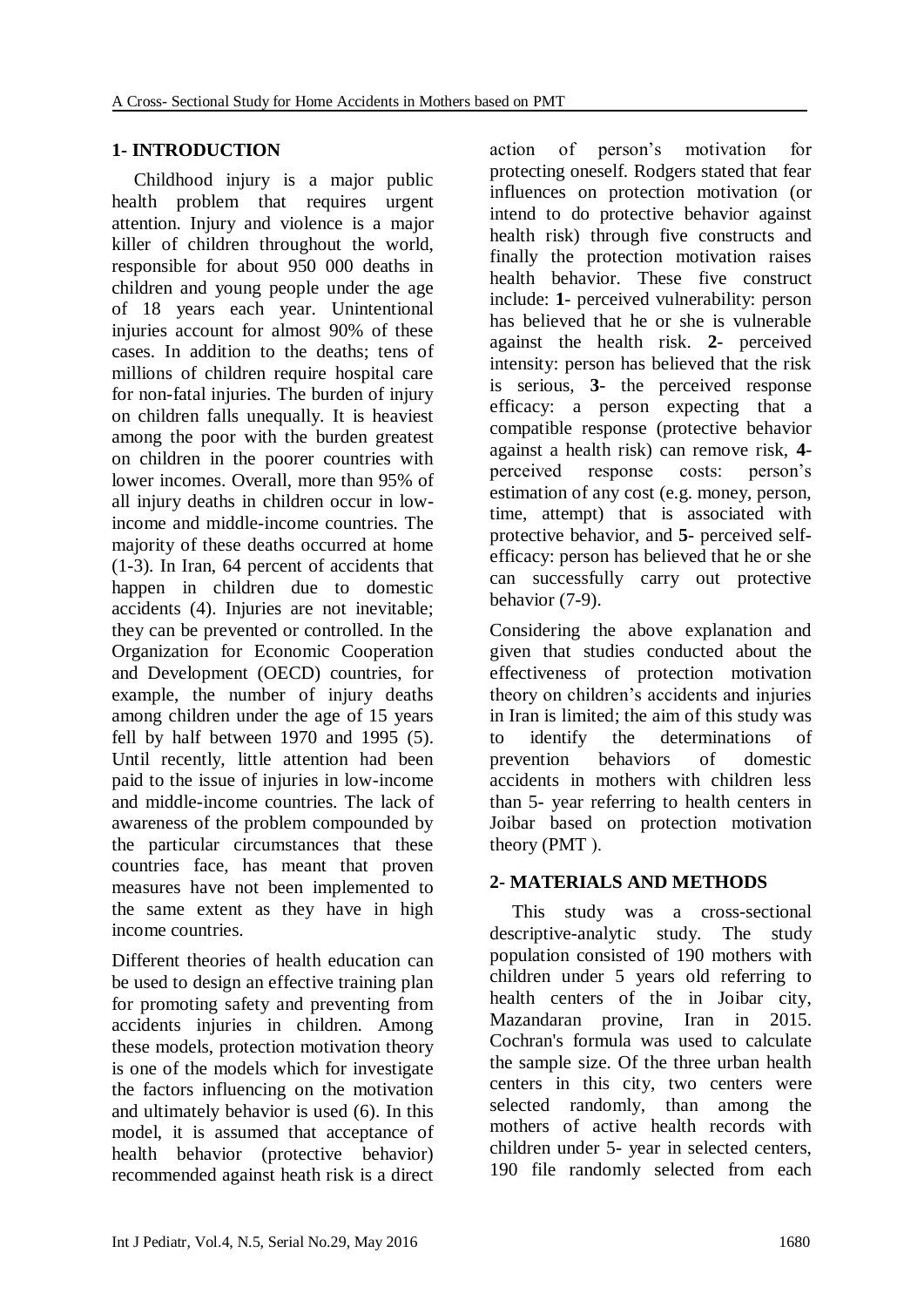center through random numbers table. Inclusion criteria consisted of having children less than 5-year, having active health records at the centre, would like to participate in the program, regular participation in training sessions and complete a questionnaire. Exclusion criteria included not having children less than 5-year of study, location changes and loss to follow up during the study.

Data collection tool in this study, researcher-designed questionnaire with interview about the prevention of accidents and injuries in children less than 5- year was based on protection motivation theory. This questionnaire consisted of 10 questions about the demographic characteristics, 4 question about perceived vulnerability, 6 questions about perceived intensity, 4 questions about perceived response efficacy, 5 questions about perceived response cost and 4 questions about self-efficacy about prevention of home accidents and injuries in mothers with children less than 5 year. The answers to these questions were based on a Likert scale, Its range was includes strongly agree, agree, no comment, disagree and strongly disagree. Minimum and maximum of score for each question was 1 and 5, respectively. The minimum and maximum scores were in perceived vulnerability from 4 to 20, perceived intensity 6 to 30, perceived response efficacy 4 to 20, perceived response cost 5 to 25 and self-efficacy 4 to 20. The criteria category of these variables was quarter. To assess the validity of a panel of ten health education and safety specialists was used. Validity Index (CVI) was obtained more than 0.79 and also validity ratio was more than 0.49 for all questions. The reliability of the questionnaire was measured by Cronbach's alpha after it was completed by 20 individual.

Results were as follow: perceived vulnerability 83.5%, perceived intensity 90.3%, perceived response efficacy 72.1%, perceived response cost 72.5%, selfefficacy 87.2%, and performance 75%.

In this study before obtaining informed consent and voluntary for mothers participating in the research, study objectives was described and make sure that the information remain confidential. Then data collected and introduced into SPSS, version 22 software and T-test, Chisquare, paired t-test, Pearson's correlation coefficients, Spearman's correlation coefficients and ANOVA were used to analyze the data.

#### **3- RESULTS**

Mean and standard deviation (SD) age of mothers and their children were  $28.8 \pm$ 5.2 and 2.1  $\pm$  1.3 years, respectively. Fifty percent of these children were boy and also 71.6% of children were care at home by their mothers. Other demographic characteristics of participants are shown in (**Table.**1).

Mean, standard deviation, range of score attainable and mean percentage of maximum score attainable structures are shown in (**Table 2**); as can be seen the highest mean percentage of the maximum score attainable related to perceived response efficacy by 81%. According to criteria categories of quartile, the mean scores of perceived vulnerability, perceived intensity and perceived response cost in third quarter (moderate level) and the mean score of perceived response efficacy in the fourth quarter (good level) is located (**Table.2**).

Since the Kolmogorov-Smirnov test showed that the mean scores of structures have not normal distribution, Spearman's correlation coefficient was used for analyzing the correlation between structures, that results showed a significant positive correlation between perceived vulnerability with structures of perceived intensity  $(r=0.39; P=0.001)$  and perceived response efficacy  $(r=0.19; P=0.006)$  and with perceived response cost was observed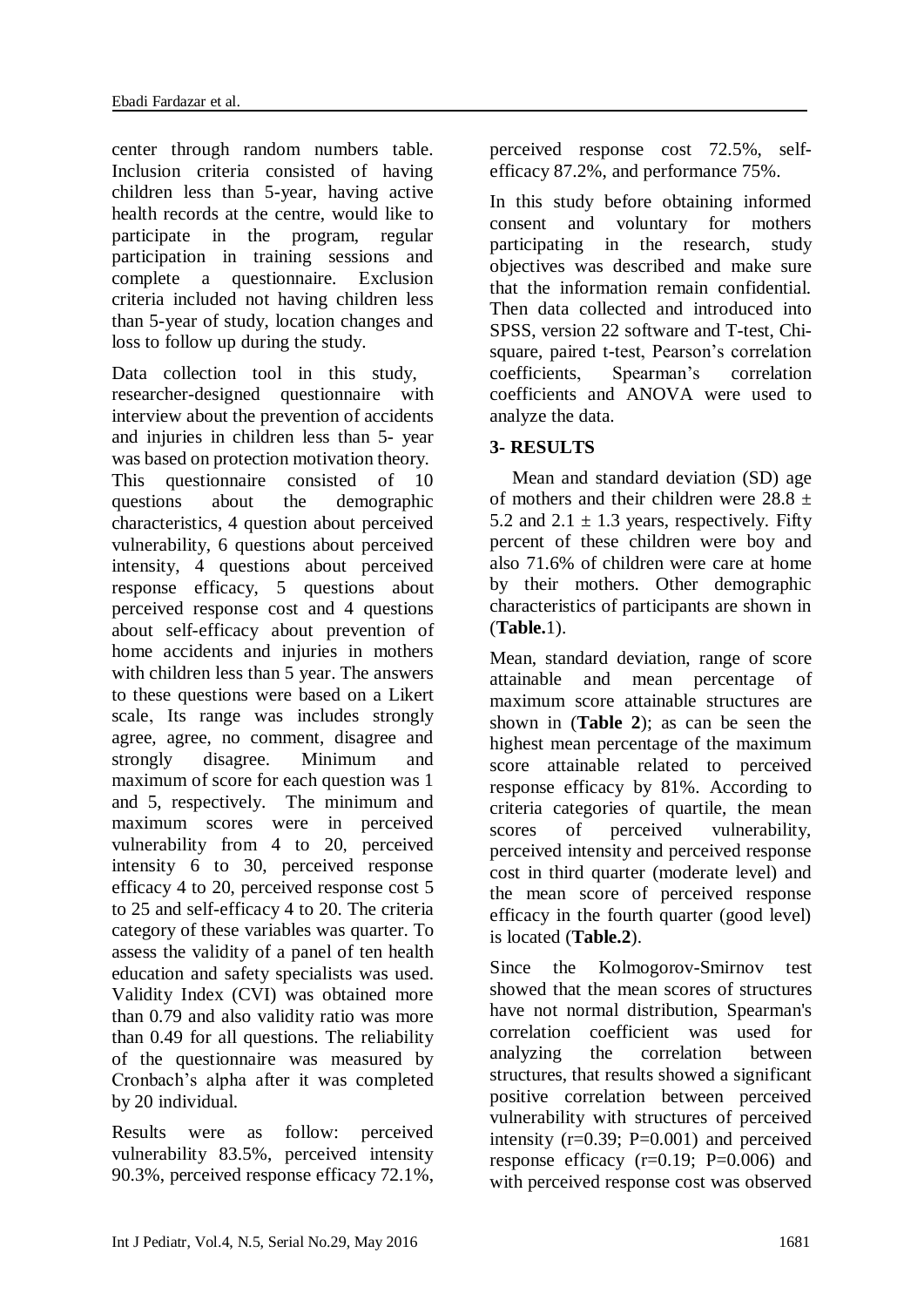a significant negative correlation (r= -0.16; P=0.02). So that in the mothers who score of perceived vulnerability was higher, scores of intensity and perceived response efficacy were more but score of perceived response cost was lower. Also was showed a significant positive correlation between perceived intensity with perceived response efficacy  $(r=0.37; P=0.001)$  and with perceived response cost a significant negative correlation( $r = -0.2$ ; P=0.005). So that in the mothers who score of perceived intensity was higher, scores of intensity and perceived response efficacy were more, but score of perceived response cost was lower, perceived response cost and perceived response efficacy were lower. Also between perceived response efficacy with self-efficacy  $(r=0.47; P=0.001)$  and self-efficacy with and perceived response cost  $(r=0.11; P=0.01)$  was observed a significant positive correlation (**Table.3**).

Spearman correlation coefficient test was showed a significant positive correlation between scores of perceived severity  $(r=0.21; P=0.002)$  and perceived response efficacy  $(r=0.14; P=0.04)$  with age of mothers; so that scores of perceived severity and perceived response efficacy

was observed in older mothers. Also was showed a significant positive correlation between household of size with perceived intensity  $(r=0.19; P=0.008)$  and perceived response cost  $(r=0.17; P=0.015)$ , but with self-efficacy was observed a significant negative correlation ( $r = -0.22$ ; P=0. 002).

By using Chi- square test was observed a significant positive correlation between score of perceived response efficacy with maternal education  $(P= 0.012)$ ; so that in the mothers with higher education, score of perceived response efficacy was better. Also, ANOVA test showed that mean of perceived response efficacy and selfefficacy in the mothers who took care of their children more than mothers who other people took care of their child with P-value 0.004 and P<0.001,respectively . Also by using this test, only mean score of perceived vulnerability had significant difference in different classes of father job  $(P=0.028)$ ; so that mean score of perceived vulnerability in women whose husbands (child's father) was an employee or selfemployed more than any other women whose husbands were workers or farmers.

**Table 1**: Frequency distribution of demographic characteristics of studied mothers

| Variables                            | Number $(\%)$ |
|--------------------------------------|---------------|
| Gender                               |               |
| <b>Boy</b>                           | 95 (50)       |
| Girl                                 | 95 (50)       |
| Maternal occupation                  |               |
| Housewife                            | 152(80)       |
| other                                | 38(20)        |
| Status of supervision                |               |
| By mother                            | 136(71.6)     |
| Other                                | 54(28.4)      |
| The number of children in the family |               |
| 1                                    | 177(93.2)     |
| >1                                   | 13(6.8)       |
| Household of size                    |               |
| $\leq$ 4                             | 170(82.5)     |
| >4                                   | 20(10.5)      |
| Maternal education                   |               |
| Academic                             | 66(34.7)      |
| Non-academic                         | 124(65.3)     |
| Paternal education                   |               |
| Academic                             | 49(25.8)      |
| Non-academic                         | 141(74.2)     |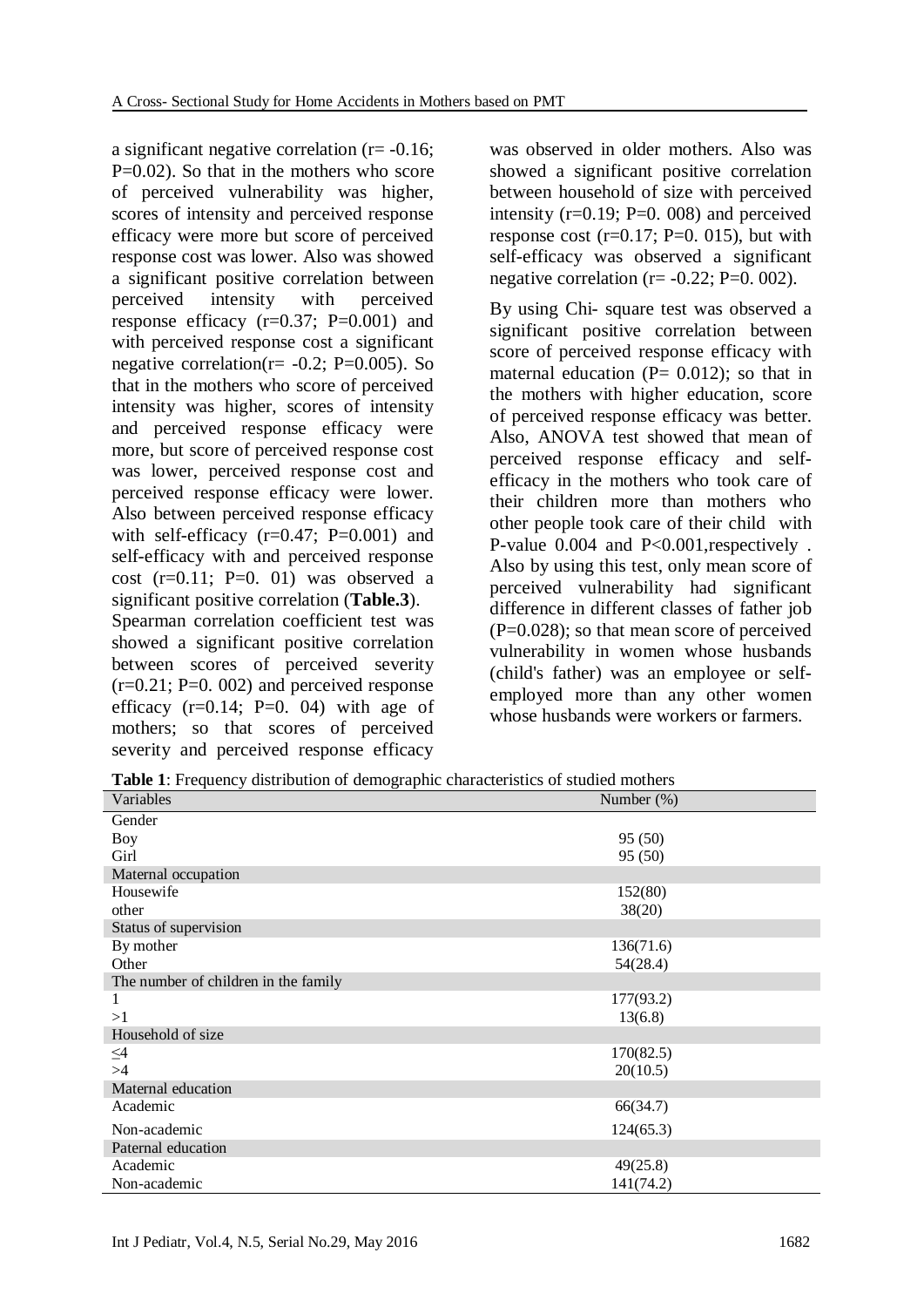| Constructs                  | $Mean + SD$ | Range of acquired score | Mean of the max score |  |  |  |  |  |
|-----------------------------|-------------|-------------------------|-----------------------|--|--|--|--|--|
|                             |             |                         | $(\%)$                |  |  |  |  |  |
| Perceived vulnerability     | 14.6(2.7)   | $4 - 20$                | 73.5                  |  |  |  |  |  |
| Perceived intensity         | 20.7(3.9)   | $6 - 30$                | 69                    |  |  |  |  |  |
| Perceived response efficacy | 16.2(2.6)   | $4 - 20$                | 81                    |  |  |  |  |  |
| Self-efficacy               | 14.9(2.6)   | $4 - 20$                | 74.5                  |  |  |  |  |  |
| Perceived efficacy cost     | 16.2(3.8)   | $5 - 25$                | 64.8                  |  |  |  |  |  |

**Table 2**: Mean, SD, min and max scores of PMT structures in studied mothers

| <b>Table 3:</b> Correlation coefficient matrix of PMT constructs in studied mothers |  |
|-------------------------------------------------------------------------------------|--|
|                                                                                     |  |

| Constructs        |         | Perceived<br>vulnerability |         | Perceived<br>Perceived<br>response<br>intensity<br>efficacy |         |      | Self-efficacy |      | Perceived<br>efficacy cost |      | <b>Behavior</b> |     |
|-------------------|---------|----------------------------|---------|-------------------------------------------------------------|---------|------|---------------|------|----------------------------|------|-----------------|-----|
|                   | r       | P.V                        | r       | P.V                                                         | r       | P.V  | r             | P.V  | r                          | P.V  | r               | P.V |
| Perceived         |         |                            |         |                                                             |         |      |               |      |                            |      |                 |     |
| vulnerability     |         |                            |         |                                                             |         |      |               |      |                            |      |                 |     |
| Perceived         | 0.39    | 0.00                       |         |                                                             |         |      |               |      |                            |      |                 |     |
| intensity         |         |                            |         |                                                             |         |      |               |      |                            |      |                 |     |
| Perceived         | 0.19    | 0.00                       | 0.37    | 0.00                                                        |         |      |               |      |                            |      |                 |     |
| response efficacy |         |                            |         |                                                             |         |      |               |      |                            |      |                 |     |
| Self-efficacy     | 0.01    | 0.08                       | 0.05    | 0.04                                                        | 0.47    | 0.00 |               |      |                            |      |                 |     |
| Perceived         | $-0.16$ | 0.02                       | $-0.20$ | 0.00                                                        | 0.06    | 0.34 | 0.04          | 0.01 |                            |      |                 |     |
| efficacy cost     |         |                            |         |                                                             |         |      |               |      |                            |      |                 |     |
| <b>Behavior</b>   | $-0.34$ | 0.03                       | $-0.79$ | 0.03                                                        | $-0.54$ | 0.94 | 0.55          | 0.62 | 0.28                       | 0.13 |                 |     |

r= Correlation coefficient; P.V: P-value.

#### **4- DISCUSSION**

 Prevention of domestic accidents in children less than 5 years is important matter and mothers play a critical role in this context. The aim of this study was to identify the determinations of prevention behaviors of domestic accidents in mothers with children less than 5- year referring to health centers in Joibar-Iran, based on protection motivation theory (PMT).

The results of this study showed that a significant negative correlation between perceived response cost with perceived vulnerability and perceived intensity; so that in the mothers with score of perceived response cost lower, score of perceived intensity was higher. These results were consistent with other similar which have been carried out in this field [\(10,](#page-6-4) [11\)](#page-6-5). Although the value of this correlation is low, but trying to improve each of these two perceptions leads to another promotion. At current study there was significant positive correlation between

perceived vulnerability with perceived response efficacy, so that in the mothers with scores of perceived vulnerability higher, scores response efficacy was more. These results were consistent with results of Wartele et al study which has been carried out in this field. [\(12\)](#page-6-6); in fact whatever perception of mother be more about the vulnerability of child against domestic accidents, perceived response efficacy will be more and vice versa. Also in this study perceived response efficacy and perceived intensity was obtained significant positive correlation; so that mothers with score perceived response efficacy, perceived intensity was more, this finding was consistent with study PlotniKoff et al. which has been carried out in this field [\(13\)](#page-6-7). Indeed promoting each of these two perceptions on another has an effect.

In our study, perceived vulnerability and perceived intensity had a significant positive correlation, that the results of the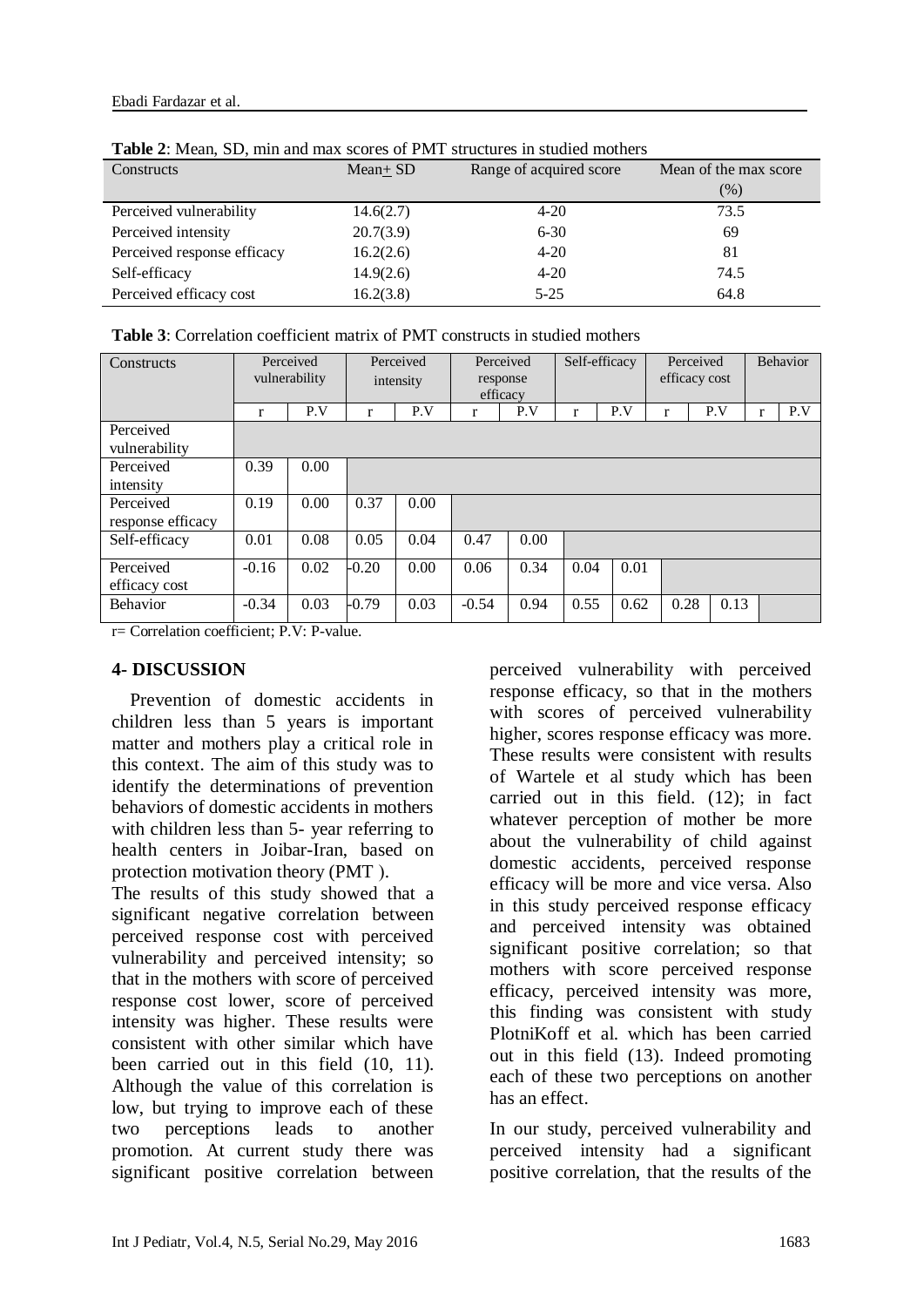study Koh et al. was inconsistent [\(14\)](#page-6-8), but results of the studies Park [\(15\)](#page-6-9) and Valigosky [\(16\)](#page-6-10) was consistent; also, in our study, however, the correlation was low, but increase one of these two perceptions, leads to an increase another. At current study perceived response efficacy and perceived intensity was obtained significant positive correlation, consistent with us McCool et al. in their study pointed out significant relationship between these two constructs [\(17\)](#page-6-11). This is a moderate correlation and measures to increase one of these two perceptions leads to an increase another.

According to findings of this study, a significant positive correlation obtained between scores of perceived severity and perceived response efficacy with age of mothers; so that scores of perceived severity and perceived response efficacy was observed in older mothers. These results were consistent with results of studies Carmel and Lowe [\(18,](#page-6-12) [19\)](#page-6-13). So, measures to improve structures of perceived severity and perceived response efficacy should be a priority in younger mothers. Also in our study was observed a significant positive correlation between score of perceived response efficacy with maternal education that consistent with results of studies Helmes, Melamed and El Dib [\(20-22\)](#page-6-14) .This finding reflects this fact that by higher the educational level, understand of mother has increased in this case that consistent response and protective behaviors against health risks can eliminate risks. Therefore, improving the educational level of mothers can affect on the prevention of domestic accidents in children under 5-year. In this research there was not observed significant relationship between employment status of mothers with all structures protection motivation theory, perhaps being a housewife majority of mothers was cause of this issue. Also was showed a significant correlation between household of size with perceived intensity, perceived response cost and self-efficacy; so that the mean scores of these perceptions were higher in families with fewer household of size. Therefore, prevention of domestic accidents in families with more people is an important priority.

#### **4-1. Limitation**

Collecting information through selfreport, cross-sectional study and do it in a city were limitations of this study, so conducting the research in the larger society and carry out qualitative research in this area is recommended.

## **5- CONCLUSION**

 Mean score of perceived response efficacy in prevention behaviors of domestic accidents in mothers with children fewer than 5 years old was in good level and also mean scores of others structures were in moderate level. It seems that PMT can be used as a conceptual frame work for designing educational programs aimed to improve of prevention behaviors of home accidents in mothers with children less than 5- year.

#### **6- CONFLICT OF INTEREST:** None.

## **7- ACKNOWLEDGMENTS**

 We would like to thank the personnel of health centers of Joibar city (Iran) and participants for their cooperation and participation in this study.

#### **8- REFERENCES**

<span id="page-5-0"></span>1. Mathers C, Fat DM, Boerma JT. The global burden of disease: 2004 update: World Health Organization; 2008.

2. Peden M. World report on child injury prevention: World Health Organization; 2008.

3. Mansori K, Soori H, Farnaghi F, S K. Assessment Risk Factors for Unintentional Childhood Poisoning: A Case-Control Study in Tehran. Safety Promotion and Injury Preventione 2014 1(4):138-9.